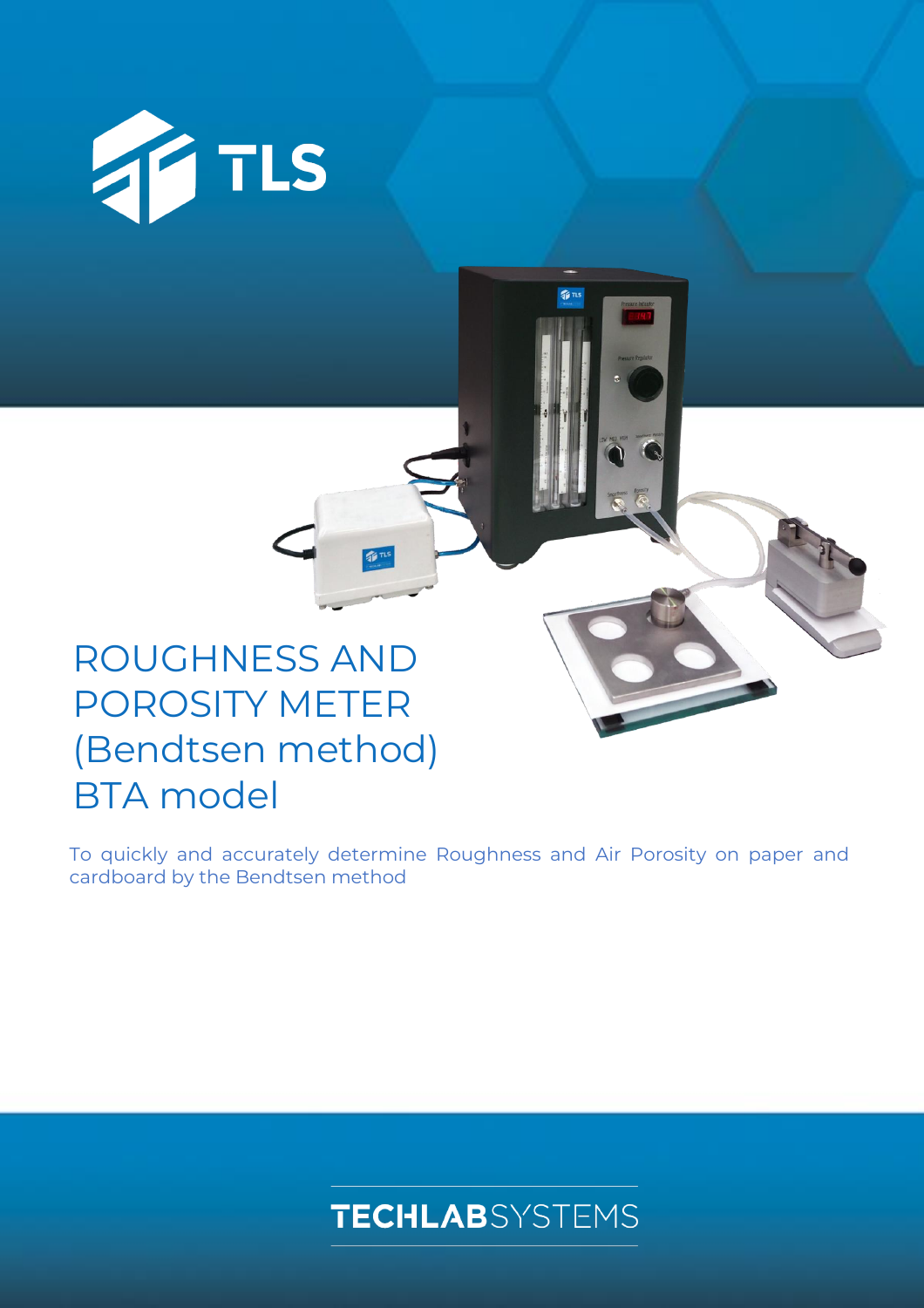

## **ROUGHNESS AND AIR POROSITY METER BTA model**

#### **APPLICABLE STANDARDS**

**ISO 5636 / 8791/2 – SCAN P21 – DIN 53108 / 53120 – BS 4421…**

#### **GENERAL INFORMATION**

**Smoothness** or its inverse **roughness** is a property that influences both the appearance and the functionality of the paper. From the point of view of paper printing, it refers to the perfection of a paper's surface and the degree to which its uniformity resembles the surface of flat glass. Paper is said to have a smooth or rough texture, meaning that the irregularities on its surface are small or large. In the paper industry, the quality of the paper's surface or smoothness is often referred to as finishing or satin.

Papers are very different in their relative smoothness, because smoothness depends on other properties of the paper. Short fibers produce a smoother paper than long fibers. The preparation of the pulp and the way in which the fibers are distributed as the paper is formed on the machine fabric, have a great influence on the formation and the smoothness or roughness.

**Bendtsen surface roughness** is calculated from the air flow at the contact surface between a flat surface (glass plate substrate), circular measurement head and a paper or cardboard sample resting on the glass plate.

The air passes through the space between the ground crown of the head and the contact surface of the paper or cardboard sample. Airflow, measured in ml / min, is a sample measurement of surface roughness.

**Air porosity** is defined as the ability of paper to allow a flow of air under pressure to pass through it. It is a property related to the structure of the paper that depends on the number, size, shape and distribution of the pores in a sheet

Paper is a very porous material, as can be seen from its low specific weight, compared to that of cellulose, its main component. The specific weight of paper, from 0.5 to 0.8  $g/cm^3$ , is considerably less than that of cellulose, of 1.5. Porosity can be defined as the ratio between the volume of the space occupied by air in a paper and its total volume.

The air content, in common papers is usually 50% and can reach up to 70%. This air is found in paper, in 3 ways:

- 1. Real pores that are openings through the sheet,
- 2. Superficial pores that are only connected to one of their surfaces
- 3. Holes that contain air inside the blade..

### **MEASUREMENT DESCRIPTION**

To perform **Bendtsen Roughness** measurements, the paper or cardboard sample is placed on a glass plate (supplied with the equipment), then the smoothness measurement head is carefully placed on the sample, after 4- 5 seconds the value can be read on one of the rotameter tubes (the chosen one)

**The Bendtsen Porosity** measurement is measured as the air flow that passes through the sample through a surface of 10 cm<sup>2</sup>, to measure the porosity, the sample is placed in the test area of the porosity measurement head, we press the button closing the jaws and in the same way as in the Smoothness, we can read the Porosity in the rotameter tube corresponding to the air flow that passes through the  $10 \text{ cm}^2$  of the sample.